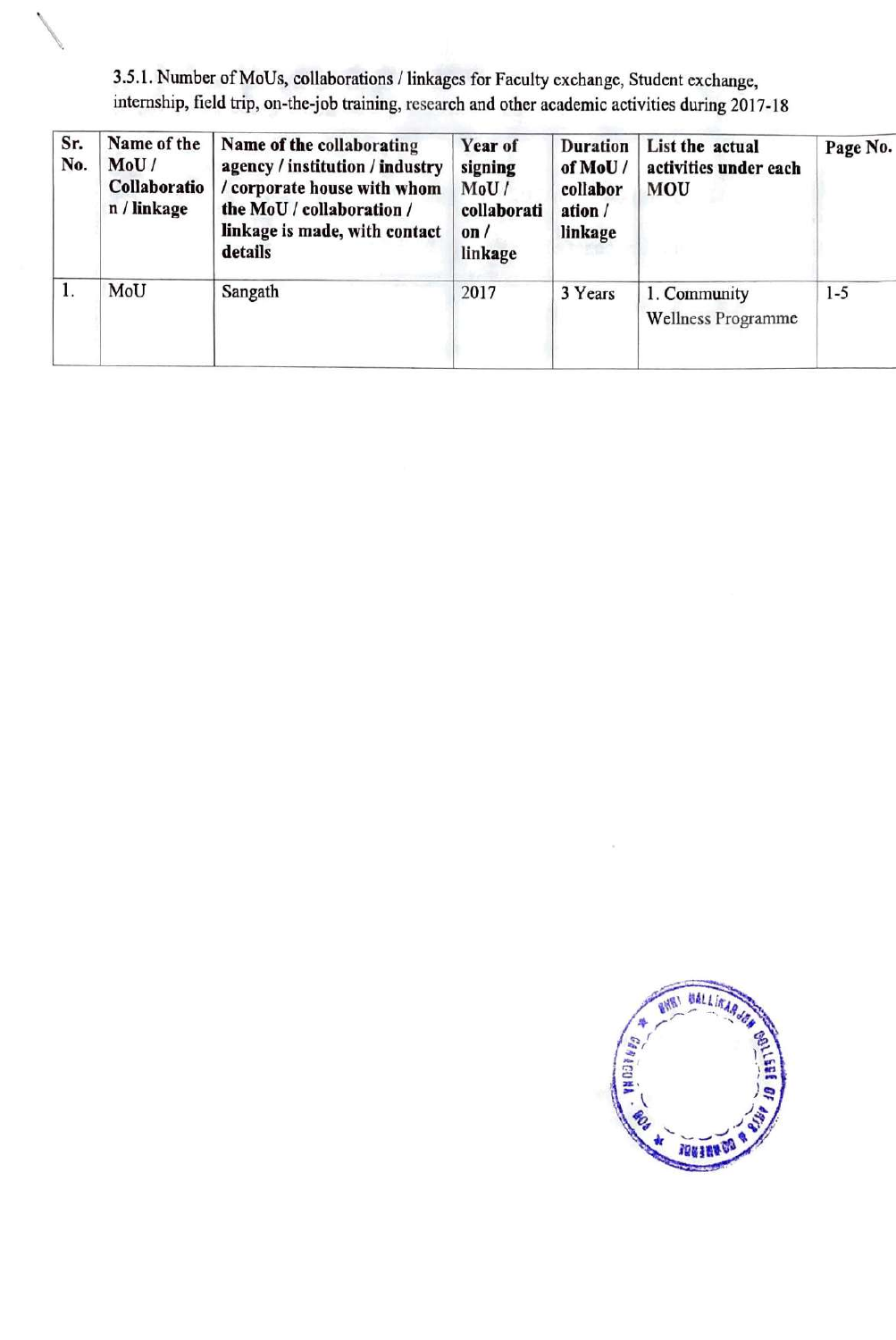

 $\frac{1}{2}$  $\left( \frac{\partial \widetilde{z}}{\partial x} \right)^2$ 

<sup>~</sup> ( *)~* . \ *) <sup>~</sup>*

<sup>~</sup>*. .I <sup>~</sup> -* \_; -:, ·......\_ *.../ '- :* • *1a11r.,~* . -

## **MEMORANDUM OF UNDERSTANDING (MOU)**

This Memorandum of Understanding ("MOU") is made and entered

#### **Between**

**Dnyan Prabhodini Mandal's Shree Ma11ikarjun College of Arts and Commerce, Canacona, a** private college permanently affiliated to Goa University, recognized by Government of Goa, University Grants Commission and accredited by NAAC situated at Delem-Canacona, Goa hereinafter referred to as the College (which expression shall unless repugnant to the context or meaning thereof be deemed to mean and include its successors and assigns) OF THE ONE PART

#### **And**

**Sangath** a non-profit organization, registered under the Societies Registration Act 1860 under Registration No. 138/Goa/96 having its registered office at House No. 451(168) Bhatkar Vaddo, Socorro, Porvorim, Bardez Goa 403501; hereinafter referred to as the Organization of the OTHERPART

The College and the Organization may from time to time hereinafter be referred to collectively as "Parties" and individually as a "Party"

The Parties are desirous of recording the terms and conditions of their understanding and have agreed to execute this Memorandum of Understanding.

**NOW THIS MEMORANDUM OF UNDERSTANDING WITNESSETH AND** IT **IS HEREBY AGREED BY AND BE'IWEEN THE PARTIES HERETO AS FOLLOWS:** 

The Organisation is operating the Chetana Community Wellness Program in Canacona taluka, hereinafter referred to as the 'Program'. Vide this program, various initiatives are undertaken to promote well-being of the community. This MOU enumerates the manner in which the Organisation and the College will cooperate to support the implementation of the Program.

**TENURE OF THE MOU** 

•

 $\ddot{ }$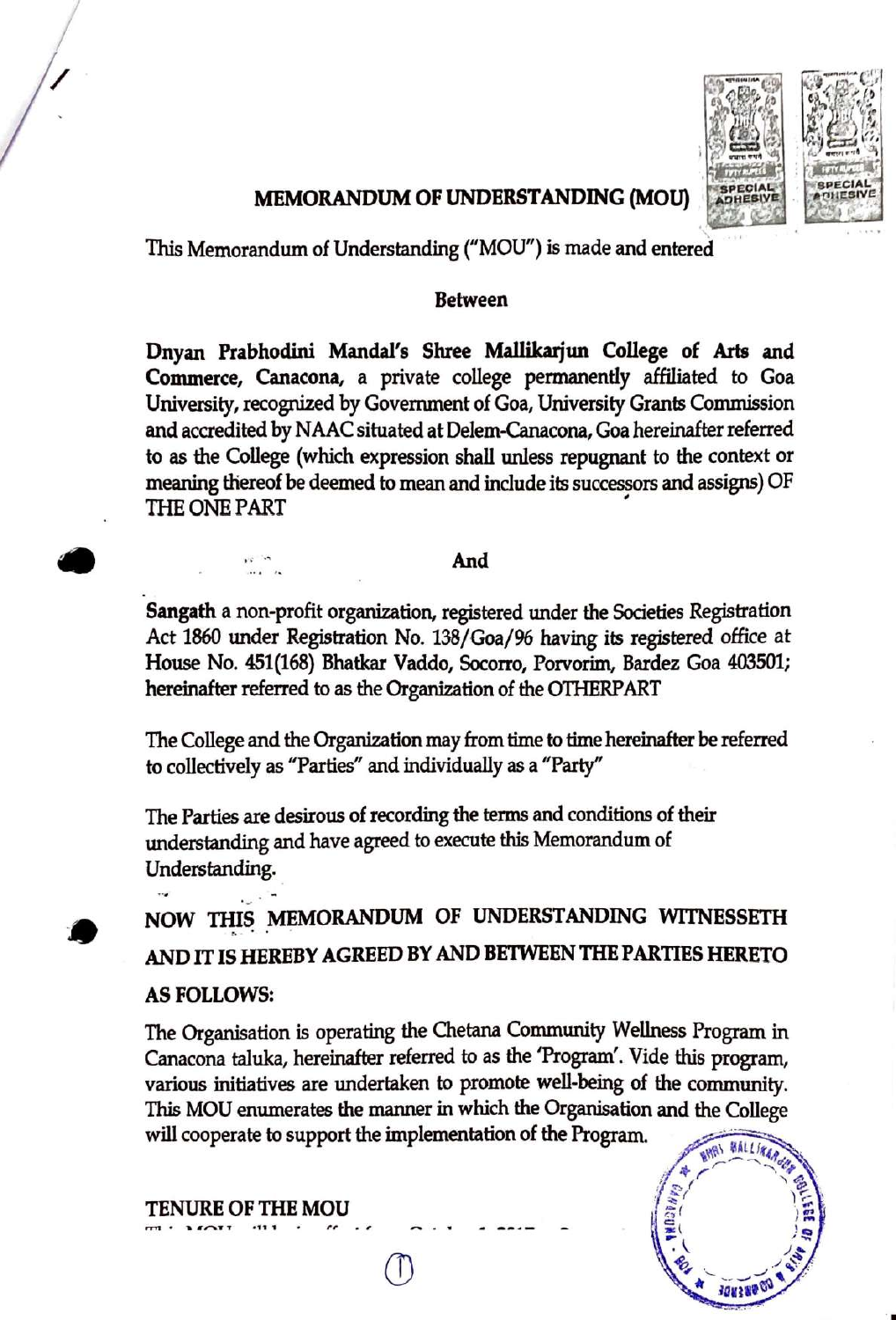# SCOPE/OBJECTIVES OF THE MOU

#### Role of the College:

**JUNEAU** 

- College agrees to provide Sangath, Equipment, College Auditorium and other facilities of the College towards the Chetana Community Wellness
- The students of the college will offer their time towards the various programs of community interest organized under the aegis of the Chetana Community Wellness Program such as Street Plays, Medical
- Head, Department of Sociology will co-ordinate activities on behalf of the
- The College will work with Sangath to promote and share learnings from
- With the consent of Sangath, College will include information about the Program in its periodic public reports and may also refer the Program in a press release and on website.

# Role of Sangath:

- Nominated representatives of the college will be a part of the Local Advisory Group formed by the Project for effective and successful implementation of the Program.
- · Sangath will conduct Workshops/Lectures on topics such as Career Guidance, Adolescent Heath and Youth Health, Gender Issues etc for the staff and students of the college
- Sangath will conduct orientation Programs for students in small batch on research methods and offer hands on experience towards the same.
- Sangath will document all the activities and share report from time to time.
- Sangath will carry name and logo of the College in the Annual Report / Newsletter / any other publicity material i.e. press releases / hoardings categorically marked as a Project supported by The College as relevant

The Organisation represents that it is registered as a Society under the Societies Registration Act 1860. The Program shall solely be responsible and liable for all costs, charges and expenses in compliance of its obligations under the Society Registration Act, 1860 which includes filing of reports. **BNBI HALLIS** 

IDEMNITY: Both parties agree to indemnify and hold harmless each other from and against all claims, calls, demands, notices, costs (including pit not limited to I aware cootel and looses of whatever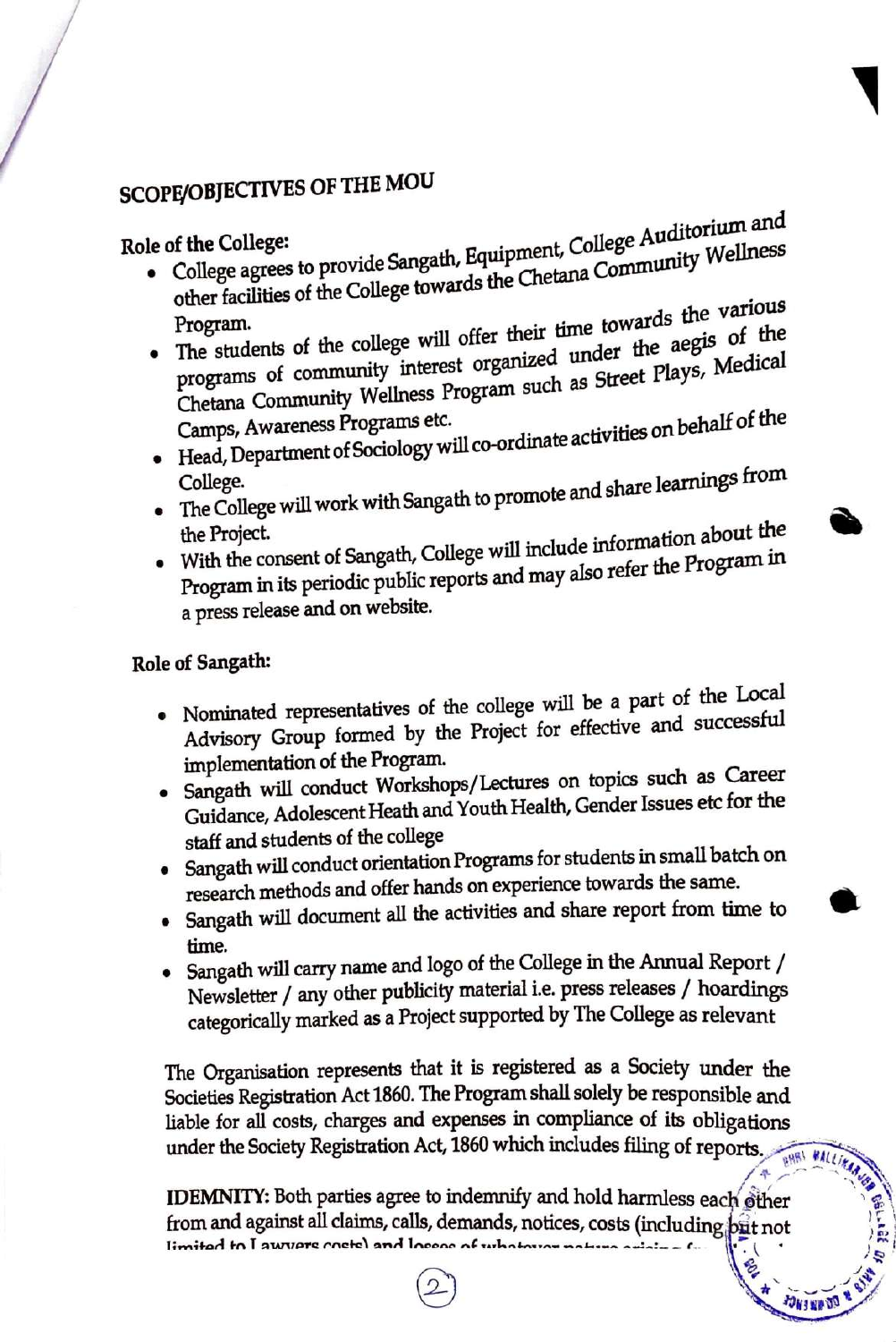of the obligations under this Memorandum of Understanding and/or on account of acts or omissions on their respective sides.

**NOTICES:** Any notices required to be given under this MOU shall be in , writing and may be emailed or dispatched by courier to the other Party. Any notice shall be deemed to have been served on delivery (if delivered by hand) or at the expiration of 48 hours from the time of posting:

The addresses of both parties are as follows:

Principal DPM' s Shree Mallikarjun College, Delem-Canacona, Goa 403702 E-mail: shreemallikarjuncollege@g:mail.com

Email id: *I* , *:\_\_* Sangath, H No 451 (168), Bhatkar Waddo, Succour, Porvorim,  $\alpha$ Bardez, Goa 403501 ~ Email id: yvonne.goncalves@sangath.in

No amendment or modification hereto shall be made without the same being in writing and signed by the parties hereto.

,

**TERMINATION OF** THE **MOU:** The parties hereto may terminate this MOU at any time by giving a reasonable written notice of 30 days to the other party of its intention, If the MOU is terminated by either party step shall be taken to ensure that the termination does not affect any prior obligation or activity already in progress.

**CONFIDENTIALITY:** Any sensitive or personal information furnished between either parties shall be treated as strictly confidential and same shall not be disclosed to any other individual or organisation.

**EXTENSION OF MOU:** If the parties desire to carry forward the understanding entered under in this MOU, then the parties shall execute the necessary agreements in this respect

ENTRY INTO **FORCE AND PERIOD OF MOU:** The MOU will enter into force upon signature by the parties till period of 2 years from the date of signing the MOU.

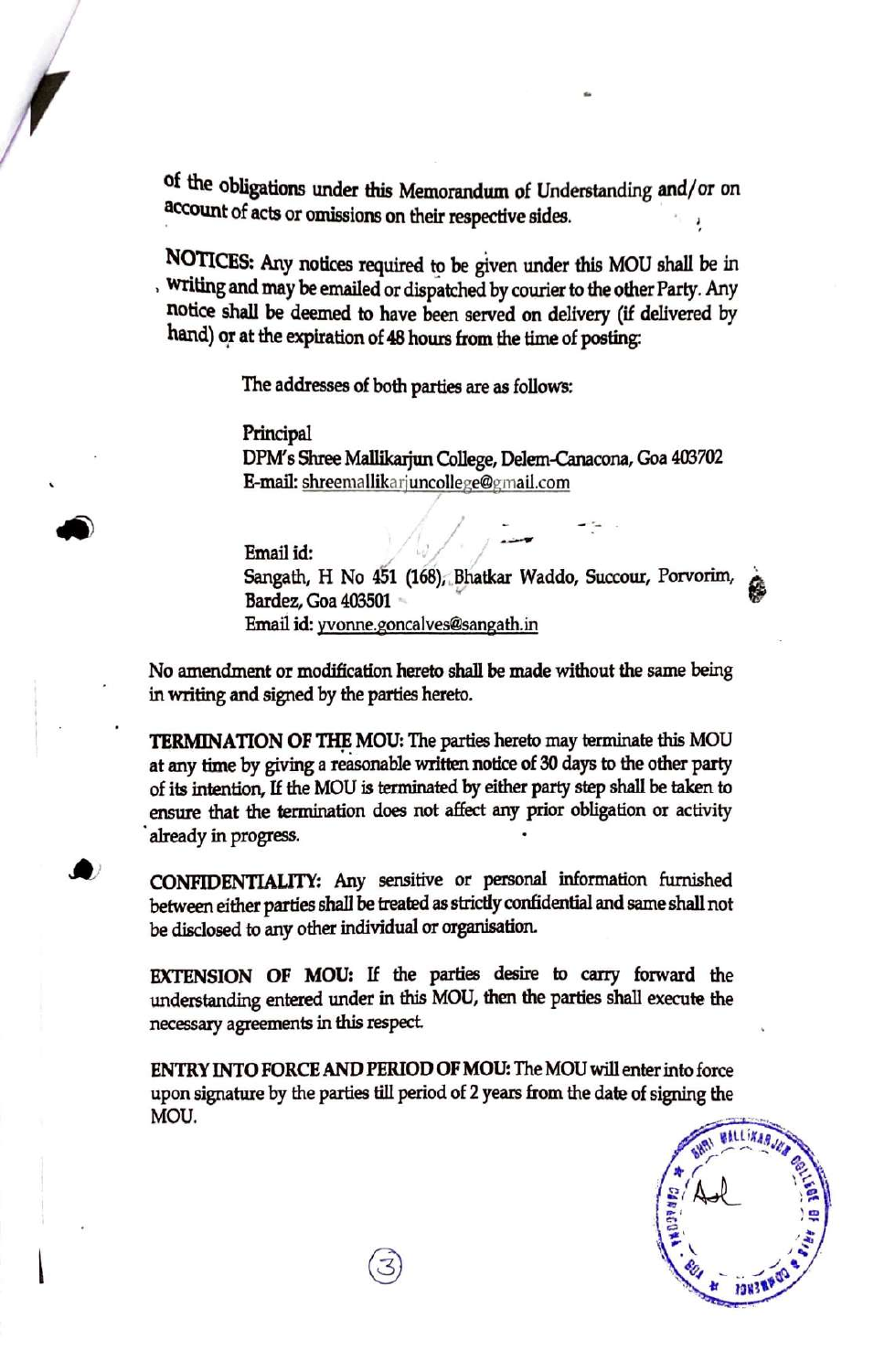The content in this MOU is not intended to or shall not be deemed to constitute a partnership or joint venture of any kind between the parties nor constitute either party the agent of the other for any purpose neither party shall have the authority to act as agent for or bind-the other party in any way.

Amendments: Modifications or alterations to this MOU can only **be rnade** by means of written amendment executed by way of Addendum by an authorised representative of each party.

This MOU shall always be subject to jurisdiction of Goa Courts only.

IN WITNESS WHEREOF the parties hereto have executed this Memorandum (in duplicate) the day and year first hereinabove written.

**SIGNED AND DELIVERED** 

by the within named PRINCIPAL Dnyan Prabodhini Mandal'**s**<br>SHREE MALLIKARJUN **Dr. F. M. Nadaf, Officiating Principal**GE MALLIKARJUN Through the hands of its CANACONA - GOA

Authorized Director \_\_\_\_\_ to the Board

Resolution dated

# **SIGNED AND DELIVERED**

by the within named Organization Sangath

Through the hands of the Chairperson of its Managing Committee

**Ashwin Tombat** ~

SANGATH Reg. No. 138/Goa/96 11. No. 45·1 (168) Bhalkar Vaddo Socorro Porvorim Bardaz • Goa - 403 501 Ph: 7887872345

 $\bigcirc$ 



UN COLLEGE

DELEM **NACONA** GOA

SANGATH